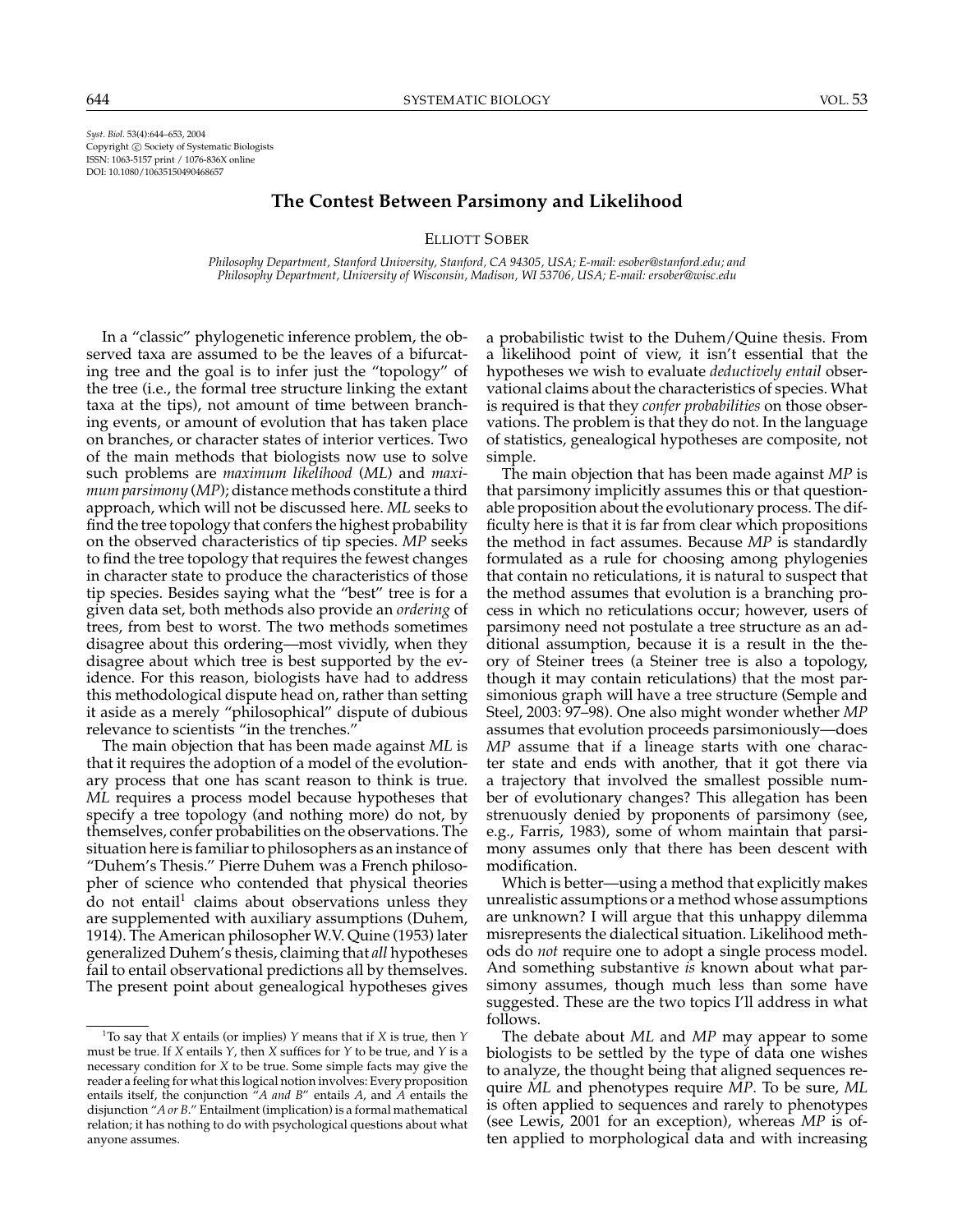

FIGURE 1. Two sites in each of two aligned sequences drawn from different branches of a phylogeny.

reluctance to sequences. However, this is a sociological fact, not a logical inevitability. In what follows I will describe a set of questions that must be addressed if *ML* is to be used on sequence data; the very same questions also are central to the task of applying *ML* to phenotypic data. Symmetrically, *MP* can be applied to sequence data just as it can be applied to morphology. In addition, *ML* and *MP* are sometimes *equivalent* (more on this below), so it is hard to see how *MP* can be tied essentially to phenotypic data and *ML* to sequence data. Choice of a type of data leaves open what method one should use in interpreting that data—that is, an argument is required for opting for one approach rather than the other. The data do not have written on their sleeves which method one ought to use.<sup>2</sup>

### LIKELIHOOD METHODS WITH MULTIPLE PROCESS MODELS

Biologists have used *ML* to compare different genealogical hypotheses under different models of the evolutionary process. Because this methodology is most often encountered in studies that use sequence data, I will discuss *ML* in that context. To get a feeling for the different process models that have been used, consider two lineages and the aligned sequences of *G*'s, *A*'s, *T*'s, and *C*'s present in each, as depicted in Figure 1. I refer to each location in a sequence as a "site." To model the evolutionary process at work in the two lineages, we need to answer the following questions:

- *Across branches within sites*: must a change from one letter to another at a site in a branch have the same probability per unit time as the same change in a different branch at the same site?
- *Across sites within branches*: must a change from one letter to another at one site in a branch have the same probability per unit time as the same change at a different site in the same branch?
- *Within sites within branches*: must a change from one letter to another at one site in a branch have the same probability per unit time as any other change at the same site in the same branch?

The Jukes-Cantor (1969) model answers all three questions in the affirmative. This model contains a single parameter, which characterizes the probability per unit time of all possible changes at all sites in all lineages. The Kimura (1980) model says *yes* to the first and second



FIGURE 2. Models of the evolutionary process are simpler or more complex according to how many adjustable parameters they contain. The arrow represents deductive implication; " $M_1 \rightarrow M_2$ " means that if  $M_1$  is true,  $M_2$  must be true.

question but *no* to the third; it is a two-parameter model in which transversions and transitions are allowed to have different probabilities. Both these models are pretty simple, in terms of the number of adjustable parameters they contain. Far more complex is the Tuffley and Steel (1997) "no common mechanism" model, which says *no* to the first two questions but *yes* to the third. It allows different branches to follow different rules, and different sites in the same branch to do so as well. However, this model requires that all changes at a site on a branch have the same probability. If there are *m* branches in the tree one is considering and the sequence of nucleotides in one's data set contains *n* sites, then there are *mn* parameters in this model. There is an even more complex model than the one explored by Tuffley and Steel; it drops the requirement that all changes at a site on a branch have the same probability, thus answering *yes*to all three questions. I will call this the 12*mn* model, for the number of parameters it contains. $3$  I mention this range of possibilities, not because I think they are equally good (see below) but to give an indication of the choices that are available. For additional models, see Page and Holmes (1998) and Swofford et al. (1996).

Notice that the three questions just listed ask about constraints that must be obeyed. Negative answers simply leave matters open. For example, the Jukes-Cantor model assumes that a change from *A* to *C* and a change from *G* to *T* must have the same probability, whereas the Kimura model leaves open whether these changes have the same or different probabilities. The logical relationships that obtain among the four models discussed thus far are shown in Figure 2. The Jukes-Cantor model entails (is a special case of) the three other models. As one follows a chain of arrows from top to bottom, models become less restrictive, more realistic, and more complex. It is an idealization to say that transitions and transversions must have precisely the same probability, and it can hardly fail to be true to say that they may or may not have the same probability. The most complex model described—the 12*mn* model—is the least idealized model mentioned; it can hardly fail to be true that

<sup>2</sup>I also should mention that I will not discuss *ML* or *MP* in connection with data on gene order or on SINEs.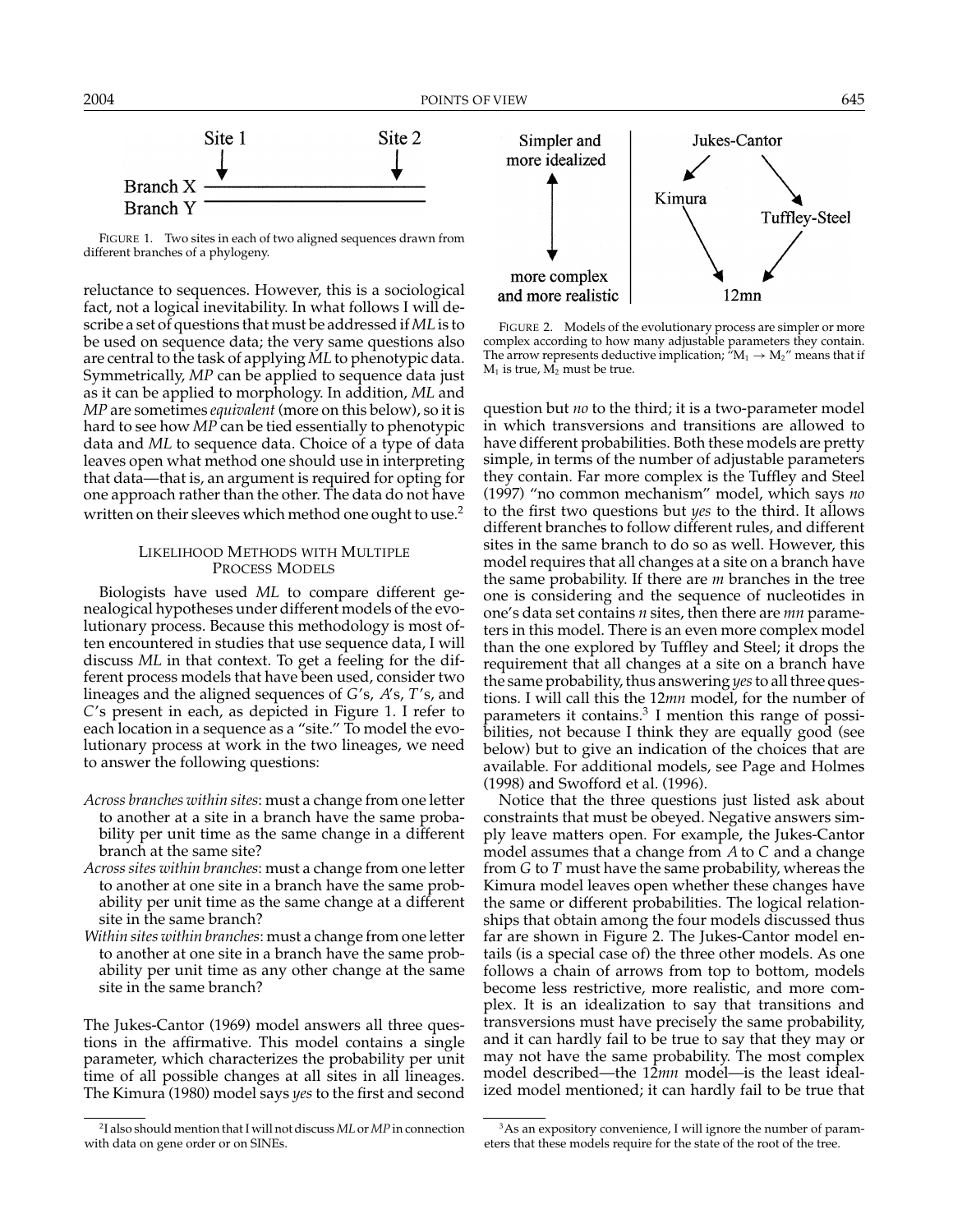each change in each site in each branch may have its own unique probability of occurring, though it need not. But even this very complex model contains an idealization like the others mentioned, it assumes that each site evolves *independently* of all the others. A model that allowed for the possibility of probabilistic dependencies across sites would be even more complicated.

How are these different process models put to work in a likelihood assessment of phylogenetic hypotheses? Here I must return to the Duhemian point described before. Suppose we are interested in the genealogical relationship of Humans, Chimps, and Gorillas. Assuming that the tree must be strictly bifurcating (i.e., that it contains no reticulations or polytomies), there are three possible rooted trees—*(HC)G*, *H(CG)*, and *(HG)C*. As noted earlier, none of these confers a probability on the characteristics we observe. However, the same is true if we conjoin these genealogical hypotheses with one or another of the process models just described. The reason is that each process model contains at least one adjustable parameter. Until values for adjustable parameters are specified, we cannot talk about the probability of the data under different hypotheses. In short, the propositions that have well-defined likelihoods take the form of a conjunction:

Tree topology & process model & specified values for the parameters in the model.<sup>4</sup>

The parameters that describe the probabilities of different changes are examples of what statisticians call *nuisance parameters*. The reason for this name is not that biologists never take an interest in these probabilities; rather, the point is that when we are interested in comparing the likelihoods of different tree topologies, we are forced to deal with questions about the evolutionary process even though these are not the focus of our interest. Indeed, Edwards (1972) remarks that the process model itself, and not just the values of the parameters it contains, may be viewed as a nuisance parameter. Of course, what is a nuisance parameter in one problem may be the subject of interest in another; for example, in testing hypotheses about natural selection, the tree topology will be a nuisance parameter.

There are different statistical philosophies that provide guidance concerning how nuisance parameters should be handled. To clarify how they differ, I want to consider a much simpler problem as an example. Suppose you observe (*O*) that an organism is a heterozygote at a given locus and you wish to compare the likelihoods of three hypotheses about the genotype of the organism's mother:

(*H*1) Mom is *AA*. (*H*2) Mom is *Aa*. (*H*3) Mom is *aa*.



FIGURE 3. The likelihoods of three hypotheses about Mom's genotype, relative to the observation (O) that the offspring is a heterozygote. For two of them  $(H_1 \text{ and } H_3)$ , Dad's genotype is a nuisance parameter.

The inferential situation is depicted in Figure 3. Notice that *H*<sup>2</sup> has the same likelihood, regardless of what the father's genotype is, whereas  $H_1$  and  $H_3$  have different likelihoods, depending on what the father's genotype is taken to be.  $H_2$  is said to be "statistically simple," whereas  $H_1$  and  $H_3$  are composite. For  $H_1$  and  $H_3$ , the father's genotype is a nuisance parameter.

There are three ways to solve this problem. The first is entirely noncontroversial. If you *know* the father's genotype, you should use that information to compare the likelihoods of the three hypotheses. This knowledge will settle which of three likelihood orderings is the right one to consider; if Dad is *AA*, the likelihood ordering is  $H_3 > H_2 > H_1$ , if Dad is Aa, the three hypotheses are equally likely, and if Dad is *aa*, the ordering is  $H_1 > H_2 > H_3$ . However, if you don't know Dad's genotype, what should you do?

This brings us to the second procedure for dealing with nuisance parameters. According to Bayesianism, you need to estimate the values of different conditional probabilities. For *H*1, you need to

(Bayes-1) Estimate Pr(Dad is *AA* | Mom is *AA*), Pr(Dad is *Aa* | Mom is *AA*), and Pr(Dad is *aa* | Mom is *AA*),

whereas for *H*3, what is required is that you

(Bayes-3) Estimate Pr(Dad is *AA* | Mom is *aa*), Pr(Dad is *Aa* | Mom is *aa*), and Pr(Dad is *aa* | Mom is *aa*).

Notice that it is perfectly possible for these two triplets of numbers to have different values. For example, if there is strong positive assortative mating, Pr(Dad is *AA* |Mom is *AA*) will be large whereas Pr(Dad is *AA* | Mom is *aa*) will be small. Only in the special case where there is random mating will the two triplets be the same. The obvious way to estimate the values of these nuisance parameters is to observe the frequencies of different matings in the population. In the absence of such frequency data, a Bayesian may suggest adopting a set of assumptions that allows one to assign values to the nuisance parameters. These assumptions may or may not be plausible; the point I want to emphasize is that they address a question of a certain form—what are the *probabilities* of the different

<sup>4</sup>Although these models specify the probabilities of different changes per unit time, they also describe how the probability of a branch's ending in some state, given that it begins in another, depends on the "instantaneous" probabilities of change *and* on the branch's duration. In the end, what we need to know are values for the "branch transition probabilities" that the conjunction of a topology and a process model postulates.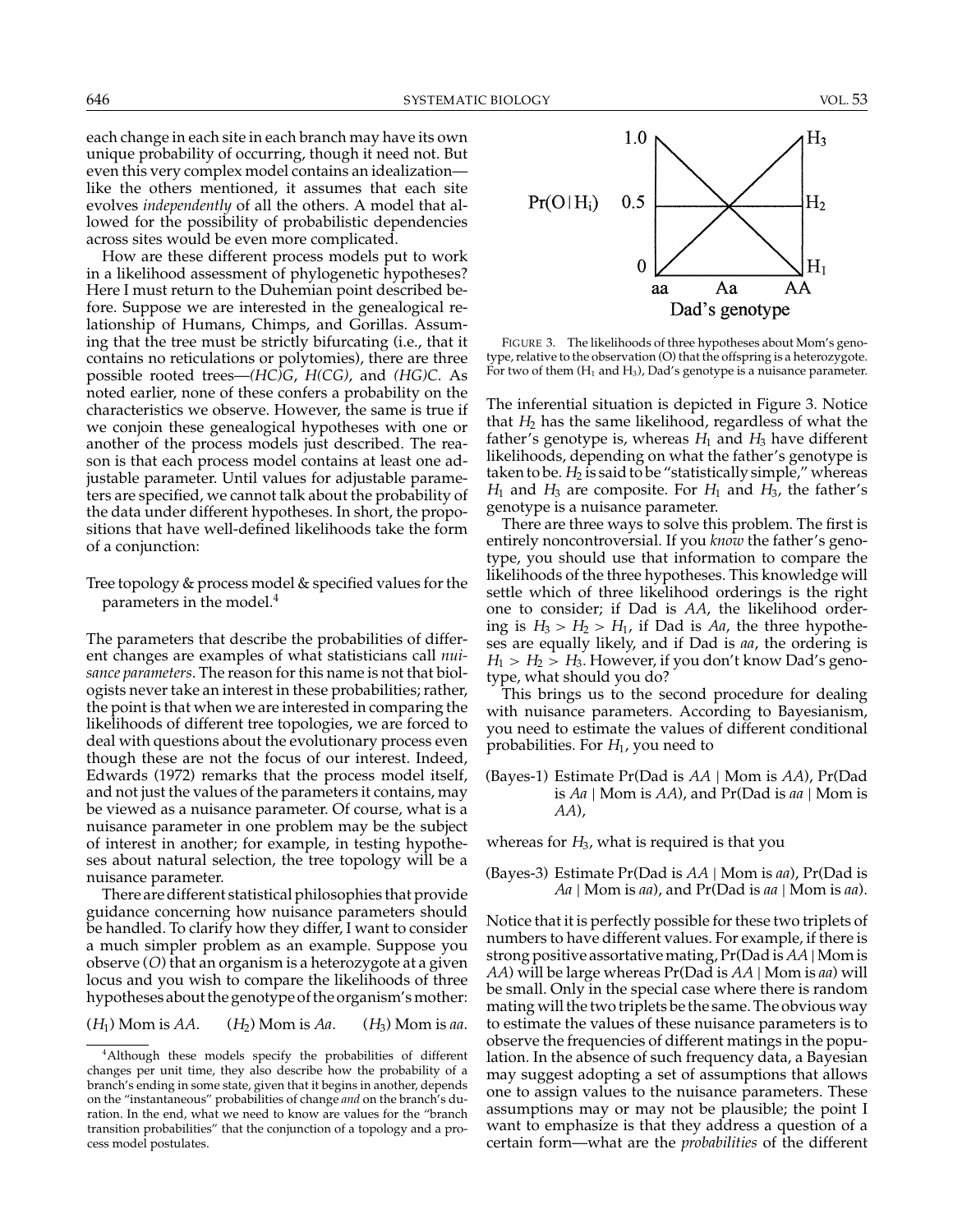genotypes that Dad may have, conditional on Mom's having this or that genotype? Bayesians take seriously the fact that the likelihood of a composite hypothesis is a *weighted average* of the likelihoods that arise from different settings of the nuisance parameters, where the weights are supplied by the conditional probabilities of those settings. For example,

Pr(Offspring is*Aa* | Mom is*AA*) =

Pr(Offspring is*Aa* | Mom is*AA* & Dad is*AA*)

× Pr(Dad is*AA* | Mom is*AA*)

+ Pr(Offspring is*Aa* | Mom is*AA* & Dad is*Aa*)

× Pr(Dad is*Aa* | Mom is*AA*)

+ Pr(Offspring is*Aa* | Mom is*AA* & Dad is *aa*)

× Pr(Dad is *aa* | Mom is*AA*)

<sup>=</sup> Pr(Offspring is*Aa* | Mom is*AA i*

& Dad has genotype *i*)

× Pr(Dad has genotype *i* | Mom is*AA*).

Notice that Pr(Offspring is *Aa* | Mom is *AA*) will be strictly between 0 and 1 if the three weighting terms are all nonzero.

The third strategy for handling nuisance parameters is the one used in frequentist statistics. Instead of trying to figure out what Dad's genotype *probably* is, conditional on different hypotheses about Mom's genotype, one simply assigns a genotype to Dad that maximizes the likelihood of the hypothesis about Mom. For *H*1, your procedure is to

(Freq-1) Assign to Dad a genotype *x* that maximizes the value of Pr(Offspring is *Aa* | Mom is *AA* and Dad is *x*),

whereas for *H*3, you should

(Freq-3) Assign to Dad a genotype *x* that maximizes the value of Pr(Offspring is *Aa* | Mom is *aa* and Dad is *x*).

The assignment licensed by (Freq-1) is that Dad is *aa*, whereas that endorsed by (Freq-3) is that Dad is *AA*. The result is that  $H_1$  and  $H_3$  both have likelihoods of unity, whereas  $H_2$  (which, recall, contains no nuisance parameters) has a likelihood of  $1/2$ . Notice that (Freq-1) and (Freq-3) tailor their recommendations about the setting of the nuisance parameter to the hypothesis under consideration, just as (Bayes-1) and (Bayes-3) do. The difference is that Bayesians seek to determine the *probabilities* of different settings of the nuisance parameter, given the hypotheses under consideration, whereas frequentists assign values that maximize the *likelihoods* of the hypotheses under consideration.

Of the three strategies described, the first is the best. However, if we don't know what Dad's genotype is, should we be Bayesians or frequentists? Here it seems

clear to me that we should be Bayesians if we can obtain good estimates from frequency data of the relevant conditional probabilities. But if we lack this sort of information, what should we do? I will not attempt to answer this question here. Instead, I want to explain how these three strategies apply to the problem of dealing with the nuisance parameters that arise in phylogenetic inference. In our running example, we want to compare the likelihoods of three genealogical hypotheses about Humans, Chimps, and Gorillas. We have sequence data from each species, and we can use one or more process models— Jukes-Cantor, Kimura, Tuffley-Steel, and so on. In each instance, we need to assign values to the nuisance parameters if the genealogical hypotheses are to have determinate likelihoods.

The first strategy just described for handling nuisance parameters is to find out which process model is true and what the true values are for the parameters in that model. The problem with this strategy is that all the models described so far contain idealizations and so all are false. A fully realistic model would need even more parameters than those contained in the 12*mn* model because it would have to replace the assumption of independence between sites with a suite of parameters that allow for possible failures of independence. Full realism would require so many parameters that it would be impossible to estimate their values. The situation is analogous to the following coin-tossing problem. Suppose you take 50 pennies and toss each of them once. One possible model is very simple; it says that the coins have identical probabilities of landing heads. You can obtain a *ML* estimate of the value of this single parameter by seeing what proportion of the 50 tosses landed heads. An alternative model is both more realistic and more complex; it takes seriously the possibility that each of the coins may have its own unique probability of landing heads, and so this model contains 50 parameters, one for each coin. If you use *ML* to estimate the values of those 50 parameters, you will infer that the coins that landed heads had a probability of unity of landing heads and that the coins that landed tails had a probability of unity of landing tails. These estimates will be subject to huge error, because you have only one observation that pertains to each. Although the 50-parameter model is more realistic than the 1-parameter model, it is far from clear that you should use the more realistic model if you want to predict a second round of tosses. In coin tossing as in evolution, the realism of a model can be increased by increasing the number of parameters. However, the price of making a model more realistic is that it becomes more difficult to accurately estimate parameter values.

I now turn to the third strategy described above for handling nuisance parameters—the frequentist procedure. Here, for each conjunction that has the form "genealogical hypothesis & process model," we must find the setting of the parameters that maximizes the likelihood of the conjunction. An example is depicted in Table 1. Notice that the settings of parameter values for a given process model can, in principle, change when we shift from one genealogical hypothesis to another; that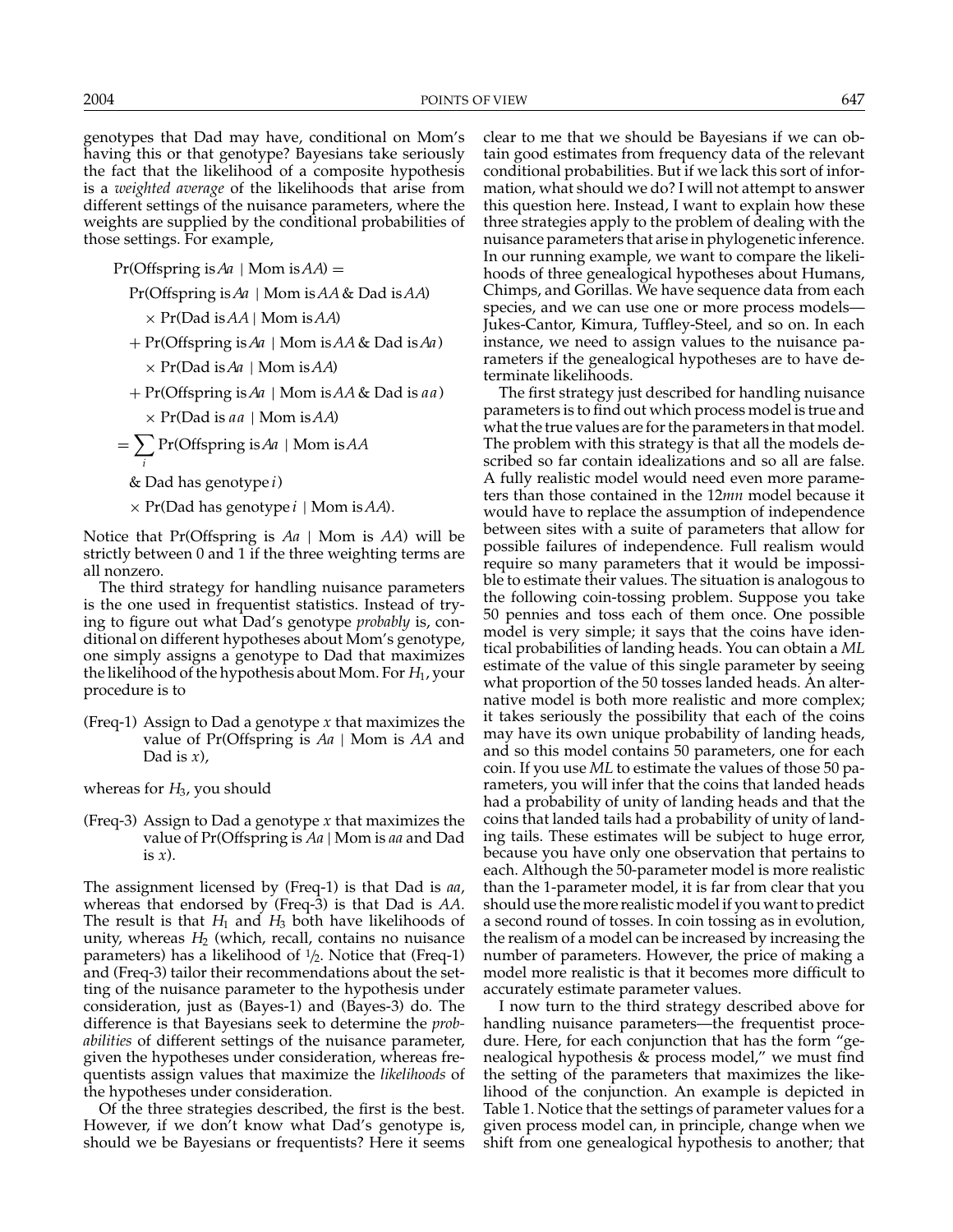TABLE 1. Conjunctions of the form "process model & tree topology" contain adjustable parameters; these are nuisance parameters in the context of making inferences about topologies. Frequentists set these at their maximum likelihood values, denoted by "L[process model & tree topology]."

| Model         | (HC)G                    | H(CG)                     |
|---------------|--------------------------|---------------------------|
| 12mn          | L[(HC)G & 12mn]          | L[H(CG) & 12mn]           |
| Tuffley-Steel | L[(HC)G & Tuffley-Steel] | L[(H(CG) & Tuffley-Steel] |
| Kimura        | L[(HC)G & Kimura]        | L[H(CG) & Kimura]         |
| Jukes-Cantor  | L[(HC)G & Jukes-Cantor]  | L[H(CG) & Jukes-Cantor]   |

is, entries in the same row can differ. That is why I've written "L[genealogical hypothesis & model]" in the different cells, not "genealogical hypothesis & L[model]."

Now let's consider the second, Bayesian, strategy for dealing with nuisance parameters. Here there are two tasks that need to be discharged, because

Pr[Data | (*HC*)*G*]

$$
= \sum_{i} \sum_{j} \Pr[\text{Data} \mid (HC)G \& \text{ process model } i
$$

& values *j* for the parameters in model *i*]

× Pr[process model *i* & values *j* for the

parameters in model *i* | (*HC*)*G*].

I state this as a (discrete) summation rather than as a (continuous) integration to make the concepts more transparent. The second product term on the right-hand side is where the problems arise. One needs to compute the probabilities of process models *and* of the values of parameters in those process models, conditional on the tree topology whose likelihood is under evaluation. It is hard to know what to say about the first of these, except that simpler models can't have higher probabilities than the more complex models in which they are nested. For example, it is a consequence of the axioms of probability theory that Pr(Jukes-Cantor  $|$  *(HC)G)*  $\leq$  Pr(Kimura  $|$ *(HC)G*). Although Bayesians may one day take on the problem of assigning probabilities to process models, in the phylogenetic literature they so far have declined to do so; instead, they have chosen a single process model and estimated the values of the conditional probabilities found in one of the rows in Table 2. It is important to realize that the conjunction of a process model (like Jukes-Cantor) and a genealogical hypothesis does not provide

TABLE 2. Bayesians handle the nuisance parameters in a conjunction of the form "tree topology & process model" by seeking to discover the probabilities of the various settings that the nuisance parameters may have, conditional on the conjunction.

| Model           | (H)CG                                           | H(CG)                                           |
|-----------------|-------------------------------------------------|-------------------------------------------------|
| $12 \text{ mm}$ | Pr[parameter values  <br>$HC(G)$ & 12 mn]       | Pr[parameter values  <br>$H(CG)$ & 12 mn        |
| Tuffley-Steel   | Pr[parameter values  <br>(HC)G & Tuffley-Steel] | Pr[parameter values  <br>H(CG) & Tuffley-Steel] |
| Kimura          | Pr[parameter values  <br>(HC)G & Kimura]        | Pr[parameter values  <br>$H(CG)$ & Kimura]      |
| Jukes-Cantor    | Pr[parameter values  <br>(HC)G & Jukes-Cantor]  | Pr[parameter values  <br>H(CG) & Jukes-Cantor]  |

instructions about how one should figure out how probable this or that setting of the parameter values is; this requires additional assumptions.

Although I earlier used the problem of comparing the likelihoods of hypotheses about Mom's genotype as a heuristic for explaining the problem of nuisance parameters in phylogenetic inference, it is important to recognize a difference between the two problems. There is an objective basis for using Bayesian methods in the genetics problem. The system of mating that a population obeys is a biological property of the population that can be ascertained by looking at frequency data. However, it is very hard to see how the Bayesian approach to nuisance parameters in phylogenetic inference can be put on an objective footing. And even if the Bayesian declines to assign probabilities to process models (a refusal represented in Table 2), it still is hard to see how objective probabilities are to be assigned to the parameter values in a process model. Readers will have to decide for themselves how much subjectivity they are willing to tolerate in methods of phylogenetic inference.

Let's go back to the frequentist approach to the problem of nuisance parameters, whose solution is depicted in Table 1. We have found the likeliest setting of the parameters in each conjunction of the form "genealogical hypothesis & model." We now must ask how the likelihoods of these different conjunctions compare. Likelihoods tend to increase as we ascend each column, because the presence of a larger number of parameters allows a model to achieve greater fit to data. However, the likelihoods in rows also tend to get closer together as we ascend (Lewis, 1998). And once we reach a sufficiently complex process model—say, the 12 *mn*parameter model—the likelihoods are identical; each has achieved the maximum value of unity, no matter what the data happen to be. Does this mean that we reduce, and ultimately obliterate, our ability to discriminate between genealogical hypotheses as we make our models more realistic?

Whether this depressing thought is correct depends on the method used to compare the conjunctions depicted in Table 1. If we retain only those conjunctions whose likelihoods are maximal, we will have to conclude that the three conjunctions in the top row are best, but that we are unable to discriminate among them. However, frequentists do not endorse this procedure. Rather, they use the *likelihood ratio test*. According to this method, the question is whether the likelihood of a more complex model is *sufficiently* greater than the likelihood of a simpler model to justify rejecting the simpler model. Thus, it is not inevitable that one will reject all conjunctions in a column, save for the one at the top. However, there is a problem with this approach—likelihood ratio tests are well grounded only for nested models. The procedure makes sense for some of the "vertical" comparisons in Table 1, but not for "horizontal" or "diagonal" comparisons (Felsenstein, 2004: 318–319). See Burnham and Anderson (2002: 337–339) for additional criticisms.

Because of this, biologists should consider setting likelihood ratio tests to one side and shifting to a model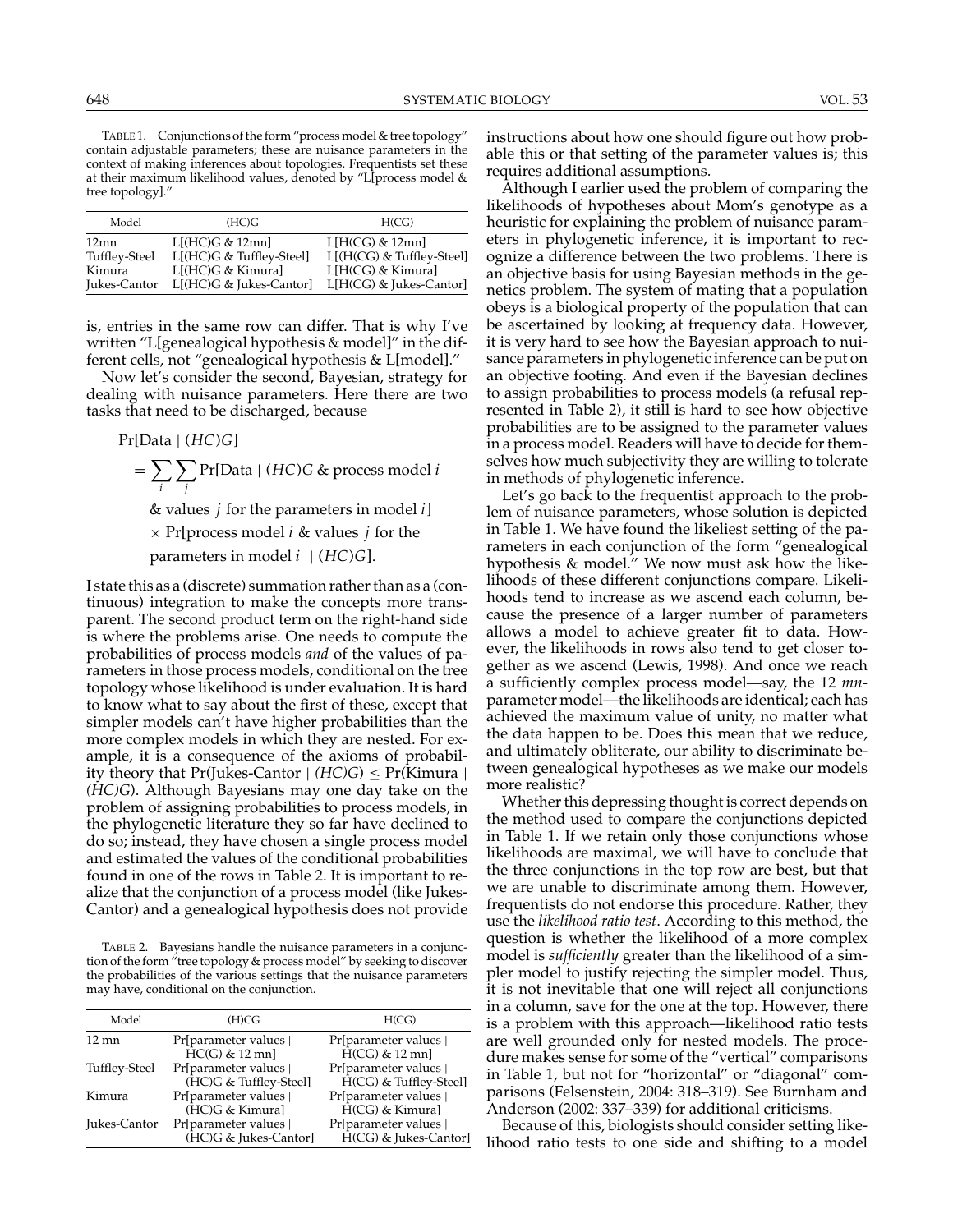selection criterion such as the one proposed by Akaike (1973). AIC—the Akaike information criterion—applies to nested and non-nested models alike; it is based on a theorem that Akaike (1973) proved (see also Sakamoto et al. [1986] and Burnham and Anderson [1998]):

# An unbiased estimate of the predictive accuracy of model *M* ≈ log[Pr(Data | L(*M*)] − *k*.

Here *M* is a model that contains adjustable parameters; in the case at hand this would be a conjunction of a genealogical hypothesis and a process model. L(*M*) is the likeliest setting of the parameters in the model. One merely computes the log-likelihood of this fitted model and then subtracts *k*, which is the number of adjustable parameters in the model. Although likelihood increases as we ascend the columns in Table 1, so does the value of *k*. For this reason, it is not inevitable that more complex models will receive better AIC scores than simpler ones; that depends on the data. Forster and Sober (1994) suggest the term "predictive accuracy" for the quantity that AIC attempts to estimate. The predictive accuracy of a model is how well, on average, it will predict new data when fitted to old data. Kishino and Hasegawa (1990) have applied AIC to choice between tree topologies; see Posada and Crandall (2001) and Posada and Buckley (forthcoming) for further discussion.

In using AIC, one obtains an ordered list, from best to worse, of conjunctive hypotheses, each of which has the form "genealogical hypothesis & process model." The Duhemian point continues to apply—in the first instance, what one is testing are the different conjunctions, not the genealogical hypotheses taken on their own. Still, one can reach inside the conjunctions and examine the conjuncts of interest in the following way. Suppose *(HC)G* is the genealogical hypothesis that figures in the first 5, or 15, or 50 conjunctions at the top of the list. The larger this group of conjunctions is, the more we are entitled to conclude that the data favor *(HC)G*. In this case, *(HC)G* is *robust* across variation in process model, and the more robust the better. But suppose that *(HC)G* appears in the first, but not the second, of the conjunctions on this list, and then appears in the third through twentieth entries. Because AIC provides a quantitative score for each conjunction, and not just an ordering of conjunctions, one can ask what the *average effect* is of shifting from one tree topology to another. For example, in our running example, perhaps AIC scores are on average improved by moving from *H(CG)*to *(HC)G* across a range of process models. The suggestion is to treat AIC scores (or perhaps the *Akaike weights* discussed in Burnham and Anderson 1998) rather like the data that figure in applications of the analysis of variance.

Bayesians face a similar Duhemian problem if they decline to say how probable this or that process model is, conditional on a tree topology. This refusal prevents them from computing the likelihoods of tree topologies; instead, they restrict themselves to computing the average likelihood of conjunctions that have the familiar form "genealogical hypothesis & process model." However, the question can still be addressed of whether, say, *(HC)G* has a higher likelihood than *H(CG)* for each of several process models. The larger the range of process models for which this holds, the more robust *(HC)G* is. But suppose *(HC)G* is more likely than *H(CG)* for some process models but that the reverse is true for others. What can a Bayesian say about such cases?

One solution would be to embrace the idea of assigning values to conditional probabilities of the form Pr(process model | tree topology). As noted earlier, when models are nested, there is a constraint on those probabilities; for example, Pr(Jukes-Cantor  $| \_\rangle \leq Pr(Kimura | \_\)$ . Once this constraint is satisfied, it is unclear what, beyond the subjective convictions of the investigator, can be used to justify such assignments. Bayesians also may want to consider using the Bayesian information criterion (BIC) first derived by Schwarz (1978):

### $Pr(Data | Model M) \approx log[Pr(Data | L(M)] - (k/2)log(n)$

where *n* is the size of the data. Before pressing this result into service, biologists should consider the assumptions that enter into its proof; the same is true, of course, for frequentists who contemplate using AIC. Notice that BIC imposes a penalty on models for complexity, though the penalty differs from the one that AIC deploys. This may give the impression that the two criteria are in conflict. In fact, they are not, because AIC and BIC have different goals—the former estimates predictive accuracy whereas the latter estimates average likelihood. BIC scores for conjunctions of genealogical hypotheses and process models can be ordered from best to worst; as with AIC, one question would be whether one genealogical hypothesis dominates the others in all the conjunctions considered. However, if no genealogical hypothesis is robust in this sense, one can see what the *average effect* is on BIC scores of shifting from one tree topology to another across a range of process models.

Regardless of this difference between frequentist and Bayesian approaches to the problem of nuisance parameters, the use of model selection criteria such as AIC and BIC leads to the following conclusion—*statistical inference of genealogical hypotheses does not require one to choose a single process model and assume that it is true*. In fact, one needn't even assume that there is a true model on the list of process models considered; all may contain idealizations. Statistical methods permit one to explore multiple models. One can consider both relatively simple models that impose substantial idealizations and more complex models that are more realistic. However, the hope of using a fully realistic process model must be abandoned, since it will contain too many parameters.

## WHAT DOES PARSIMONY ASSUME ABOUT THE EVOLUTIONARY PROCESS?

What does the word "assume" mean in the question that forms the title of this section? An example from outside science provides some guidance. Consider the two sentences

(P) Jones is poor but honest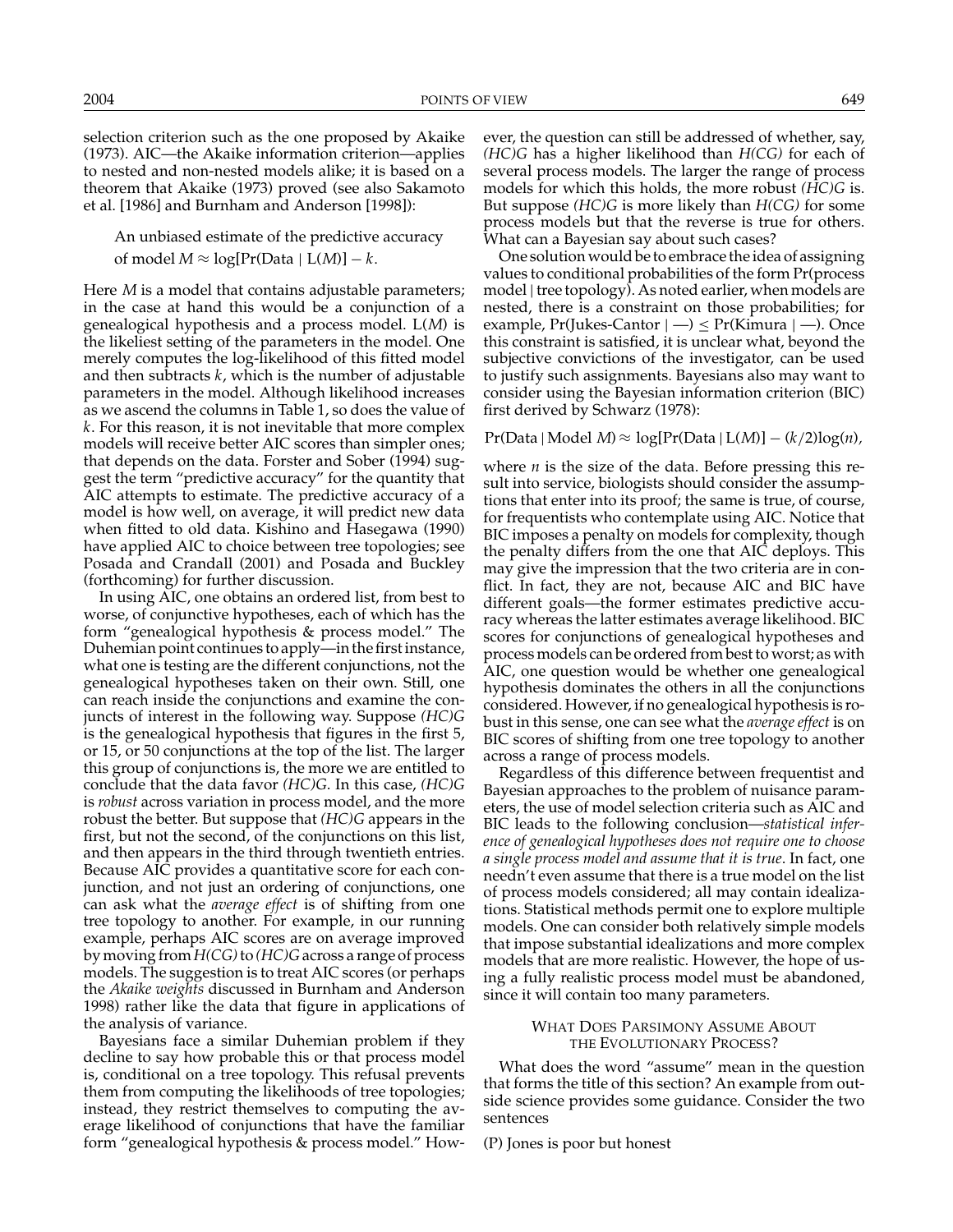and

(A) There is a conflict between being poor and being honest.

I hope it is clear that (P) *assumes* (presupposes) that (A) is true, but that (A) does not assume that (P) is true. Notice that (P) *entails* (A)—that is, if (P) is true, then (A) must also be true. However, (A) does not entail (P); if there is a conflict between poverty and honesty, this says nothing about Jones and the characteristics he happens to have. This points to a general fact about what it means to talk about the assumptions of a proposition:

## If *P* assumes *A*, then *P* entails *A*.

To find out what a proposition assumes, you must look for conditions that are *necessary* for the proposition to be true, not for conditions that *suffice* for the proposition's truth (Sober, 1988).

Given this clarification of what an assumption is, we can turn to the question of what it means to ask what parsimony assumes. What parsimony assumes about the evolutionary process are the propositions that must be true if parsimony is to be a legitimate method of phylogenetic inference. But what does "legitimate" mean? There are a number of choices to consider. For example, one might demand that a legitimate phylogenetic method be statistically consistent—that it converge on the true phylogeny as the number of observations is made large without limit. This is the approach taken in Felsenstein (1978). The question about parsimony's assumptions then becomes—what features must the evolutionary process have if parsimony is to be statistically consistent? Those who reject the requirement of statistical consistency will not accept this line of argument. For example, Sober (1988) argues that likelihood methods can be legitimate even when they fail to be statistically consistent. And it turns out that Tuffley and Steel's (1997) no common mechanism model has the consequence that both likelihood and parsimony are statistically inconsistent there are settings of the parameters in that model that lead both methods to converge on a false genealogical hypothesis. Biologists who think that the Tuffley-Steel model is a legitimate model to consider—perhaps as one of a range of candidate process models—will not want to embrace the requirement of statistical consistency.

The interpretation I want to explore here maintains that parsimony is a legitimate method precisely when it is *ordinally equivalent* with likelihood. This idea is easy to understand by considering the Fahrenheit and Centigrade scales of temperature. These are ordinally equivalent, meaning that for any two objects, the first has a higher temperature-in-Fahrenheit than the second precisely when the first has a higher temperature-in-Centigrade than the second. The two scales induce the same ordering of objects. For parsimony and likelihood to be ordinally equivalent, the requirement is that

(OE) For any phylogenetic hypotheses  $H_1$  and  $H_2$ , and for any data set *D*, *H*<sup>1</sup> provides a more parsimonious explanation of  $D$  than  $H_2$  does precisely when  $Pr_M(D \mid H_1) > Pr_M(D \mid H_2)$ .

The subscript "M" in the likelihood terms is there to remind us of the Duhemian point that phylogenetic hypotheses do not confer probabilities on data, save in the context of a process model. In fact, it is misleading to talk of parsimony and likelihood being, or failing to be, ordinally equivalent. Rather, the question is whether likelihood-when-implemented-byan-assumed-process-model-M is or is not ordinally equivalent with parsimony. I am interested in (OE) as a device for exploring the legitimacy of parsimony because I already think that likelihood is a good measure of the degree to which evidence favors one hypothesis over another. However, (OE) could be employed in the opposite direction—by someone who already believes that cladistic parsimony is legitimate, and who wants to see whether likelihood can be justified in terms of parsimony.

So our question about the assumptions that parsimony makes about the evolutionary process comes to this which propositions about evolution must be true, if (OE) is correct? For example, does parsimony presuppose the no common mechanism model described by Tuffley and Steel (1997)? What Tuffley and Steel demonstrated is that the no common mechanism model *suffices* for ordinal equivalence. This means that someone using that model to estimate the likelihoods of tree topologies (while using the frequentist strategy for handling nuisance parameters) will single out as the likeliest tree the very same tree as someone using parsimony on the same data. However, the Tuffley-Steel result does not show that parsimony *assumes* that the no common mechanism is true; no one has established that this model is *necessary* for ordinal equivalence to obtain (and it isn't—see below).

Still, the Tuffley-Steel result has great significance for the question of what parsimony assumes, in virtue of the fact that logical entailment is transitive:

- no common mechanism model  $\rightarrow$  ordinal equivalence
	- $\rightarrow$  assumptions of parsimony

Any proposition that is entailed by ordinal equivalence also must be entailed by the no common mechanism model. However, the fact that a proposition is entailed by the no common mechanism model does not ensure that it is entailed by ordinal equivalence. This provides the following partial test for whether a proposition is assumed by parsimony (Sober, 2002):

- If a proposition is entailed by the no common mechanism model, it *may or may not be* an assumption that parsimony makes.
- If a proposition is not entailed by the no common mechanism model, it is *not* an assumption that parsimony makes.

This test for what parsimony assumes has some interesting consequences. First, the no common mechanism model does not entail that homoplasies are rare or that the probability of change on branches is very low. Hence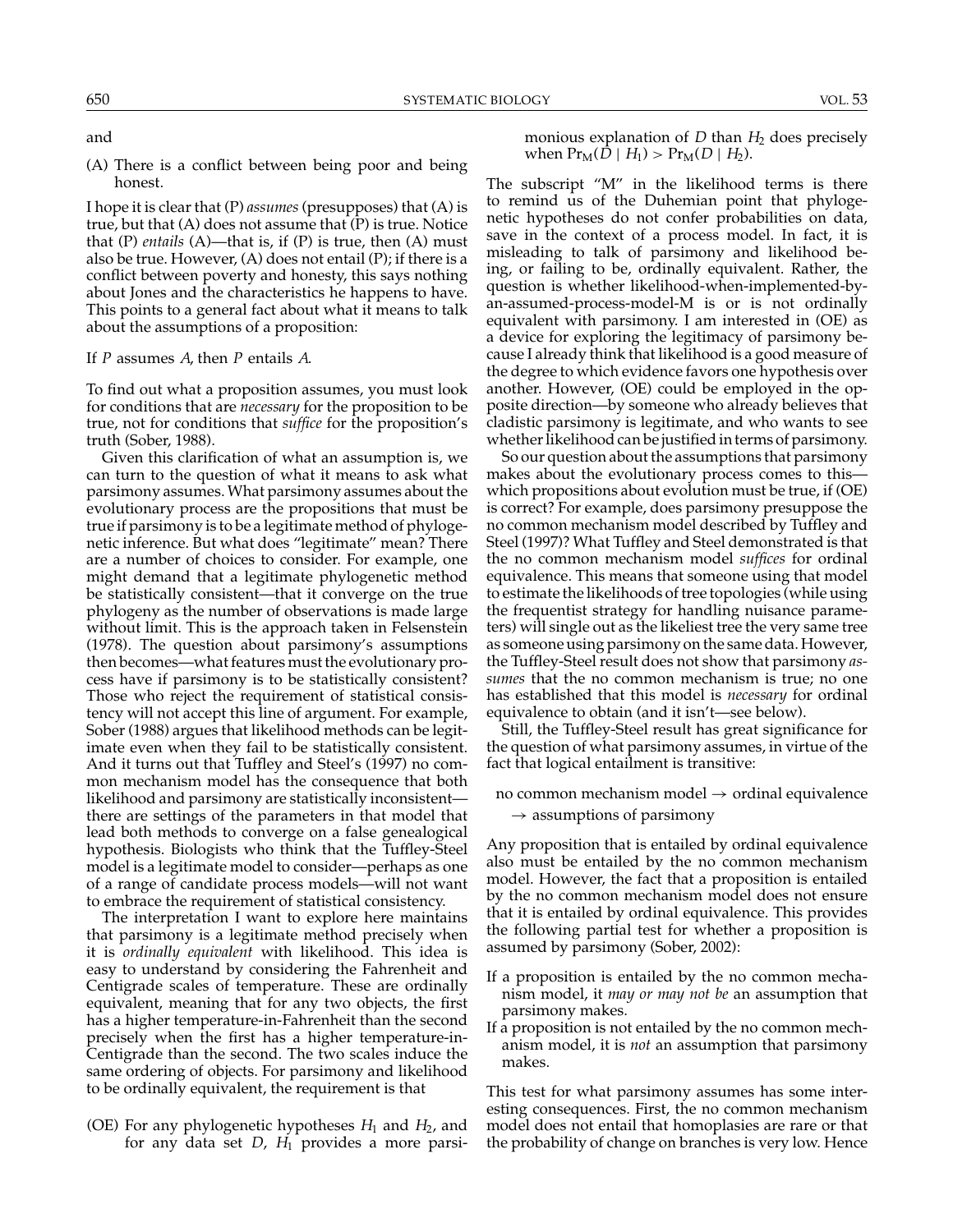parsimony does not assume that homoplasies are rare or that change is very improbable. This result is significant, in view of Felsenstein's (1973, 1979) argument that a low probability of change on branches suffices for parsimony and likelihood to coincide. The Tuffley-Steel model also does not entail that the probability of a change's occurring on a branch is independent of the branch's duration. Hence, this (implausible) independence assumption is not an assumption of parsimony's. This is significant, in view of Goldman's (1990) presentation of a model that makes this independence assumption and which, according to Goldman, suffices to ensure ordinal equivalence.

I have run this test for parsimony's presuppositions by using the Tuffley-Steel model as the basis for the test, but, in principle, any other model that induces ordinal equivalence could be used in the same way. Does this mean that we could use Felsenstein's or Goldman's models to evaluate which entailments of the Tuffley-Steel model are assumptions that parsimony makes? There is a complication here. The Tuffley-Steel model understands both *ML* and *MP* as outputting tree topologies, but no assignments of states to interior nodes. Goldman (1990) conceives of both procedures differently—each outputs a tree topology *and* an assignment of character states to all interior nodes. The same question arises in connection with Farris's (1973) analysis of a model that he claims induces ordinal equivalence. Farris' model assumes very little about the evolutionary process—in particular, there is no assumption that all changes at a site have the same probability. The problem is that Farris (1973) conceives of both *ML* and *MP* as outputting a tree topology *and* an assignment of character states to interior nodes *and* an assignment of character states to all the other time slices on branches in the tree's interior. However, if *MP* outputs only a tree topology, and considers interior character states only as a means for deciding which topology is best, the arguments by Farris and Goldman do not identify models that induce ordinal equivalence (Sober, 1988; Steel and Penny, 2000).

But what of Felsenstein's (1973, 1979) arguments, which understand *ML* and *MP* as outputting only tree topologies? How are the sufficient conditions that Felsenstein identified for ordinal equivalence related to the no common mechanism model? Unlike the no common mechanism model, Felsenstein's (1973) and (1979) models do not assume that all changes at a site within a branch have the same probability. Felsenstein shows that when rates are sufficiently small, the most parsimonious tree will be the tree of maximum likelihood. This is a sufficient condition for ordinal equivalence that is disjoint from the one that Tuffley and Steel established.<sup>5</sup> If we use Felsenstein's (1973, 1979) results to implement the partial test described above, we can answer a question that naturally arises concerning the Tuffley-Steel result. The no common mechanism model assumes neutral evolution.

If the probability of a site's evolving from one character state to another is the same as the probability of any other change that might occur at the site (including a change in the opposite direction), then there is no selection or any other directional process favoring one character state over any other. The question is whether neutralism is entailed by ordinal equivalence. That there may be some plausibility to this conjecture is suggested by some findings about parsimony in another inferential context. Instead of using that method to reconstruct an evolutionary tree, parsimony can be used on an assumed tree to assign character states to ancestors. Maddison (1991) demonstrated that likelihood and parsimony are ordinally equivalent (for quantitative characters where parsimony is interpreted to mean minimizing squared-change) in this problem if a neutral model of evolution is assumed. Sober (2002) showed that parsimony can fail to coincide with likelihood in this problem if there is directional selection. Given neutralism's connection with ordinal equivalence in the context of inferring ancestral character states, perhaps neutralism is critical for ordinal equivalence in the context of inferring tree topologies. This conjecture is refuted by Felsenstein's results. Felsenstein's (1973, 1979) models don't entail neutralism; hence, neutralism is not an assumption that parsimony makes.

Much remains to be learned about parsimony's presuppositions. The sufficient conditions for ordinal equivalence derived by Tuffley and Steel (1997) and by Felsenstein (1973, 1979) do not tell us what parsimony assumes. The partial test described here can demonstrate that this or that proposition is *not* an assumption of parsimony's, but it cannot demonstrate that a given proposition *is* one of parsimony's presuppositions. However, the criterion of ordinal equivalence allows us to describe a second test procedure that goes beyond the one just described. If a model entails that parsimony and likelihood are *not* ordinally equivalent, then parsimony assumes that that model is false. Unfortunately, this test procedure will be limited in its analytic power. A model that induces a failure of ordinal equivalence will inevitably involve a number of postulates; what one can conclude is that parsimony presupposes that at least one of them is false, but the test procedure does not say which of them parsimony assumes is false.

Another avenue of inquiry that is worth exploring derives from the fact that Tuffley and Steel (1997) and Felsenstein (1973, 1979) both use the frequentist procedure for handling nuisance parameters. What connection can be established between parsimony and likelihood when nuisance parameters are handled in a Bayesian fashion?

And finally, the quest to discover parsimony's presuppositions could be set to one side if a model of the evolutionary process could be presented that everyone grants is plausible and that suffices to induce ordinal equivalence. The demonstration of sufficiency would not, of course, show that parsimony assumes this model is true. However, people prepared to grant that the model is true will thereby have reason to conclude that parsimony is legitimate (when judged by the criterion of ordinal equivalence). *They* assume the model is true, even

<sup>5</sup>Felsenstein (1981) derived of ordinal equivalence in the context of a symmetrical clock model in which rates can vary among characters. This model also could be used to implement the partial test concerning what parsimony presupposes.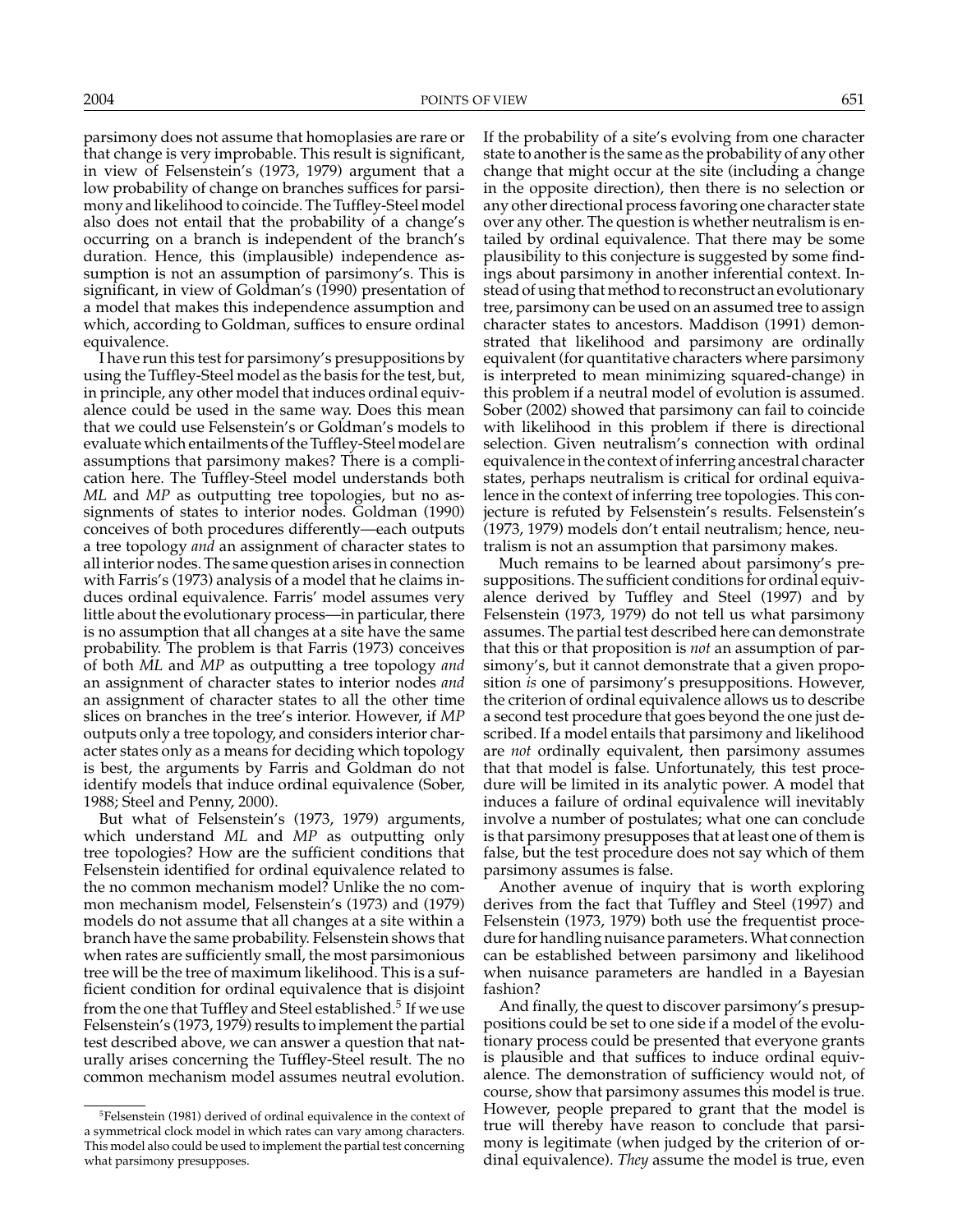if *parsimony* does not, and that will suffice to justify parsimony in their eyes.

#### CONCLUDING COMMENTS

Since the early 1970s, a dispute has raged between defenders of *ML* and defenders of *MP.* The former group has followed a frequentist statistical philosophy, using the likelihood ratio test. The entry of Bayesian methods into the arena of phylogenetic inference is more recent. There has been little discussion in the literature of the difference between frequentist and Bayesian approaches. Perhaps the reason is that frequentists and Bayesians agree that phylogenetic inference should be understood as a statistical problem, and so they see *MP* as the common enemy. But, as in other domains of human conflict, once a common enemy is perceived to be less threatening, one-time allies may turn their attention to the issues that divide them. Frequentists and Bayesians need to discuss their disagreements; it is to be hoped that they will do so without the acrimony that has characterized the debate between cladists and frequentists.

One way to begin the comparison of frequentism and Bayesianism is to see how often the two approaches license different conclusions. In the toy example presented earlier of assessing hypotheses about Mom's genotype, the decision about how to handle nuisance parameters makes an enormous difference. Is there reason to think that this difference disappears in the data sets that systematists analyze? The comparison is worth developing by using both real data sets and sets that are invented for exploratory purposes.

Frequentists and Bayesians also need to explore the use of model selection criteria such as AIC and BIC. The likelihood ratio test is limited to nested models (i.e., to some of the vertical comparisons in Table 1), whereas AIC has no such limitation. Similarly, Bayesians have so far limited themselves to considering alternative genealogical hypotheses within the context of a single process model, but BIC permits one to consider a range of process models.

The statistical analysis of *MP* is also worth developing further. This is an interesting project, both for those who are already sold on the correctness of a statistical approach and for those who think that parsimony makes sense in ways that statistical methods do not. As noted earlier in connection with the idea of ordinal equivalence, finding models in which parsimony and likelihood agree throws light in both directions. The results of Tuffley and Steel (1997) and of Felsenstein (1973, 1979) are illuminating, but other models (see, for example, Felsenstein [1981] and Steel and Penny [2004]) need to be explored before the conceptual terrain can be said to be well understood.

#### ACKNOWLEDGMENTS

My thanks to Thomas Buckley, Kenneth Burnham, Benoit Dayrat, Bret Larget, Paul Lewis, David Posada, Michael Steel, and an anonymous referee of this journal for useful comments. The research reported here was partially supported by National Science Foundation grant SES-9906997.

#### **REFERENCES**

- Akaike, H. 1973. Information theory as an extension of the maximum likelihood principle. Pages 267–281 *in* Second International Symposium on Information Theory (B. Petrov and F. Csaki, eds.). Akademiai Kiado, Budapest.
- Burnham, K., and D. Anderson. 2002. Model selection and inference— A practical information-theoretic approach, 2nd Edition. Springer, New York.
- Duhem, P. 1914. The aim and structure of physical theory. Princeton University Press, Princeton, New Jersey.
- Edwards, A. 1972. Likelihood. Cambridge University Press, Cambridge, United Kingdom.
- Farris, J. 1973. On the use of the parsimony criterion for inferring phylogenetic trees. Syst. Zool. 22:250–256.
- Farris, J. 1983. The logical basis of phylogenetic analysis. Pages 7–36 *in* Advances in cladistics—proceedings of the 2nd Annual Meeting of the Willi Hennig Society (N. Platnick and V. Funk, eds.). Columbia University Press, New York. Reprinted in Conceptual issues in evolutionary biology (E. Sober, ed.). MIT Press, Cambridge, Massachusetts, 1994.
- Felsenstein, J. 1973. Maximum likelihood and minimum-step methods for estimating evolutionary trees from data on discrete characters. Syst. Zool. 22:240–249.
- Felsenstein, J. 1978. Cases in which parsimony and compatibility methods can be positively misleading. Syst. Zool. 27:401–410.
- Felsenstein, J. 1979. Alternative methods of phylogenetic inference and their interrelationships. Syst. Biol. 28:49–62.
- Felsenstein, J. 1981. A likelihood approach to character weighting and what it tells us about parsimony and compatibility. Biol. J. Linnaean Soc. 16:183–196.
- Felsenstein, J. 2004. Inferring phylogenies. Sinauer, Sunderland, Massachusetts.
- Forster, M., and E. Sober. 1994. How to tell when simpler, more unified, or less *ad hoc* theories will provide more accurate predictions. Br. J. Phil. Sci. 45:1–36.
- Goldman, N. 1990. Maximum likelihood inference of phylogenetic trees, with special reference to a poisson process model of DNA substitution and to parsimony analyses. Syst. Biol. 39:345– 361.
- Huelsenbeck, J., F. Ronquist, R. Nielsen, and J. Bollback. 2001. Bayesian inference of phylogeny and its impact on evolutionary biology. Science 294:2310–2314.
- Jukes, T., and C. Cantor. 1969. Evolution of protein molecules. Pages 21– 132 *in* Mammalian protein metabolism (H. Munro, ed.). Academic Press, New York.
- Kimura, M. 1980. A simple method for estimating evolutionary rates of base substitutions through comparative studies of nucleotide sequences. J. Mol. Evol. 16:111–120.
- Kishino, H., and M. Hasegawa. 1990. Converting distance to time: Application to human evolution. Methods Enzymol. 183:550– 570.
- Lewis, P. 1998. Maximum likelihood as an alternative to parsimony for inferring phylogeny using nucleotide sequence data. Pages 132–166 *in* The molecular systematics of plants II (D. Soltis and J. Doyle, eds.). Chapman and Hall, New York.
- Lewis, P. 2001. A likelihood approach to estimating phylogeny from discrete morphological character data. Syst. Biol. 50:913– 925.
- Maddison, W. 1991. Squared-change parsimony reconstructions of ancestral States for continuous-valued characters on a phylogenetic tree. Syst. Zool. 40:304–314.
- Page, R., and E. Holmes. 1998. Molecular evolution—A phylogenetic approach. Blackwell, Oxford.
- Posada, D., and T. Buckley. (Forthcoming). Model selection and model averaging in phylogenetics—Advantages of AIC and Bayesian approaches over likelihood ratio tests. Syst. Biol.
- Posada, D., and T. Crandall. 2001. Selecting the best-fit model of nucleotide substitution. Syst. Biol. 50:580–601.
- Quine, W. 1953. Two dogmas of empiricism. Pages 20–46 *in* From a logical point of view. Harvard University Press, Cambridge, Massachusetts.
- Sakamoto, Y., M. Ishiguro, and G. Kitagawa. 1986. Akaike information criterion statistics. Springer, New York.